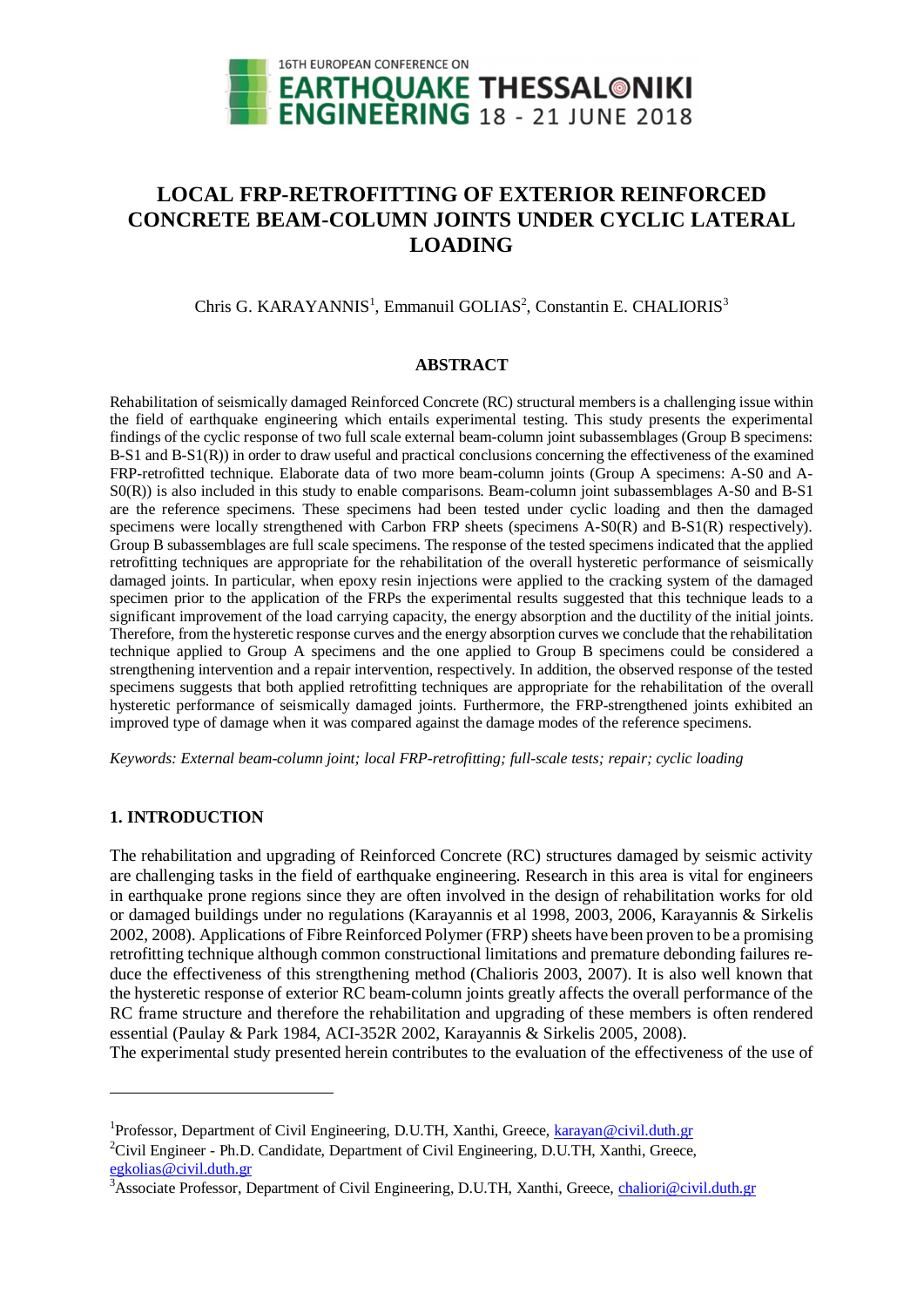epoxy injections for the repair of beam-column connections damaged by cyclic deformations. In the last decades fibre-reinforced composite sheets have been extensively used as confining jacketing systems for the rehabilitation of damaged reinforced concrete members in order for the members to benefit from the confinement of the concrete. The effectiveness of the use of fibre reinforced plastics for the strengthening of beam-column connections has not been studied sufficiently either experimentally or analytically yet.

This work presents an attempt to use Fibre Reinforced Plastics (FRP) sheets for the rehabilitation of the seismic capacity of damaged reinforced concrete exterior beam-column connections. The increasing interest in the use of these materials due to the immediate and easy-to-apply nature of the required intervention is the main motive behind this research. Furthermore the combination of the use of epoxy injections with the application of FRPs may be proven a very effective technique (Karayannis & Sirkelis 2002, 2008, Tsonos & Stylianidis 1999, 2000). A full scale beam-column joint specimen (specimen B-S1) is tested under cyclic loading and then it is rehabilitated by applying C-FRP sheets without the prior application of resin injections in the cracking system. The rehabilitated joint (specimen B-S1(R)) is retested under the same loading. The results from these two tests are presented and compared to each other and comparisons and conclusions are presented in this work. Elaborate data from a beam-column joint (specimen A-S0) that was first meticulously repaired with the application of epoxy resin injections (Karayannis & Sirkelis 2008) and then strengthened with C-FRP sheets is also presented herein for comparisons to be made.

## **2. CHARACTERISTICS OF SPECIMENS - TEST SETUP**

The geometry and the reinforcement characteristics of specimens A-S0 and rehabilitated A-S0(R) are (Table 1): Total column length and cross-section dimensions are 1800 mm and 200/200 mm, respectively, whereas beam length and cross-section dimensions are 1100 mm and 200/300 mm, respectively and stirrups are  $\emptyset\frac{8}{150}$ mm. Beam reinforcement of specimens comprises  $2\emptyset\frac{10}{10}$  deformed steel bars at the top and  $2\emptyset10$  deformed steel bars at the bottom. Column reinforcement comprises  $4\emptyset10$  corner deformed steel bars and  $\emptyset$ 8/150mm stirrups (Karayannis & Sirkelis 2008). Concrete mean cylinder compressive strength at the age of 28 days was  $f_{cm} = 36.4$  MPa and the nominal steel yield strength was 500 MPa.

The geometry and the reinforcement characteristics of specimens B-S1 and rehabilitated B-S1(R) are (Table 1 and Figure 1): Total column length and cross-section dimensions are 3000 mm and 350/250 mm, respectively, whereas the beam length and cross-section dimensions are 1875 mm and 250/350 mm, respectively and stirrups are  $\emptyset$ 8/100mm. Beam reinforcement of specimens comprises 4 $\emptyset$ 14 deformed steel bars at the top and  $4\varnothing 14$  deformed steel bars at the bottom. Column reinforcement comprises  $4\varnothing$ 14 corner deformed steel bars and  $\varnothing$ 8/100mm stirrups. Concrete mean cylinder compressive strength at the age of 28 days was  $f_{cm} = 34$  MPa and the nominal steel yield strength was 500 MPa.

| <b>Specimen</b> | <b>Columns</b>                                                                                                         | <b>Beam</b>                                                                                               | Joint area                                 | <b>Rehabilitation</b>                                                                   |
|-----------------|------------------------------------------------------------------------------------------------------------------------|-----------------------------------------------------------------------------------------------------------|--------------------------------------------|-----------------------------------------------------------------------------------------|
| $A-S0$          | Total length 1800<br>mm<br>$200\times200$ mm<br>$4\varnothing$ 10 (corner bars)<br>Stirrups: $\varnothing$ 8/150<br>mm | $200/300$ mm<br>$2\varnothing$ 10 (top bars)<br>2Ø10 (bottom bars)<br>Stirrups: $\varnothing$ 8/150<br>mm |                                            |                                                                                         |
| $A-S0(R)$       |                                                                                                                        |                                                                                                           |                                            | meticulously repaired<br>with epoxy resin injec-<br>tions and strengthened<br>with FRPs |
| $B-S1$          | Total length<br>3000mm                                                                                                 | $250/350$ mm<br>$4\varnothing$ 14 (top bars)                                                              | $1\varnothing 8$<br>$(\emptyset\$ /175 mm) |                                                                                         |

Table 1. Geometry, reinforcement arrangement and rehabilitation procedure of the beam-column joint specimens.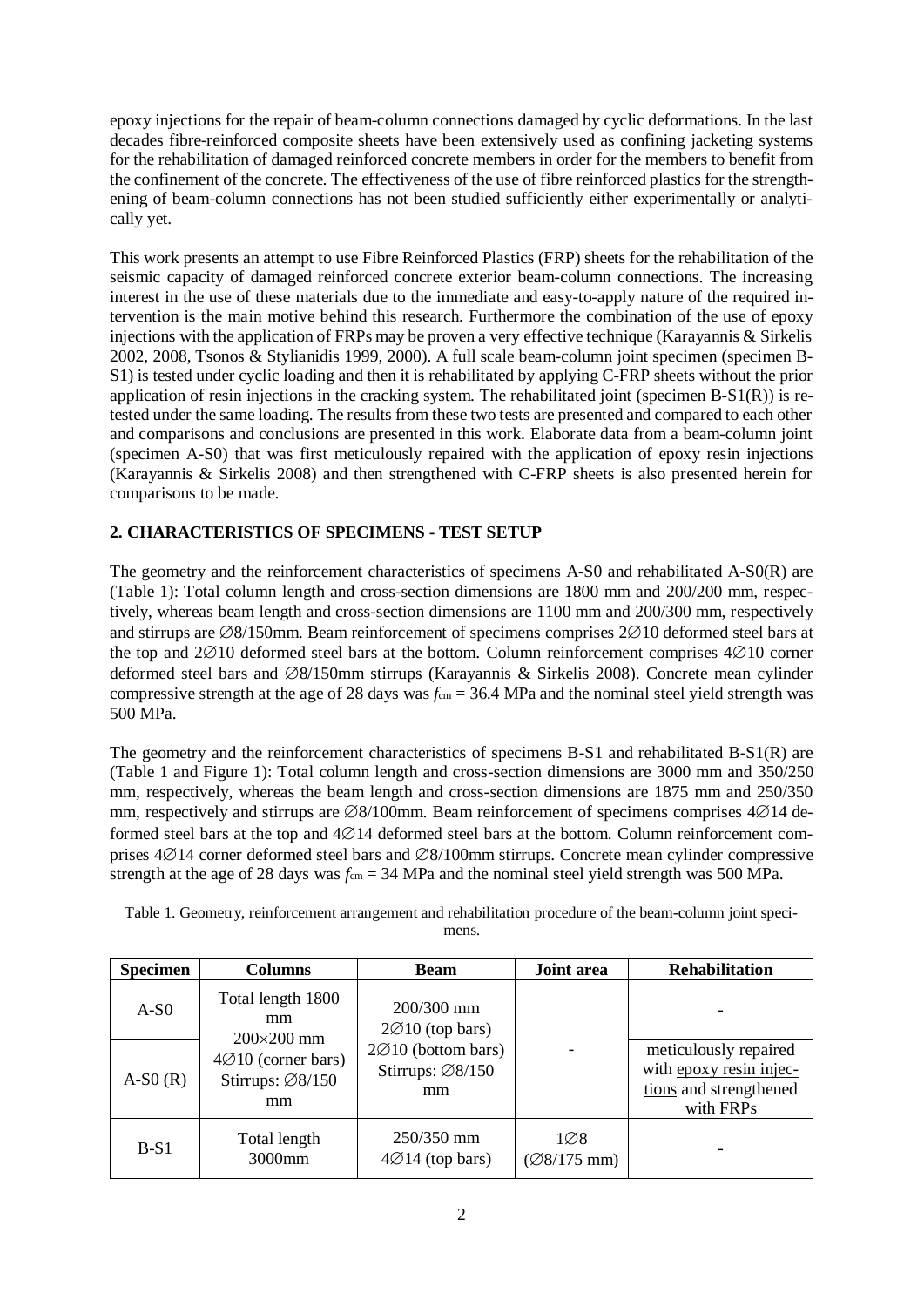| $B-S1(R)$ | $250\times350$ mm               | $4\varnothing$ 14 (bottom bars) | roughly repaired with   |
|-----------|---------------------------------|---------------------------------|-------------------------|
|           | $4\varnothing$ 14 (corner bars) | Stirrups: $\varnothing 8/100$   | high strength cement    |
|           | Stirrups: $\varnothing 8/100$   | mm                              | mortar and strengthened |
|           | mm                              |                                 | with FRPs               |

For all specimens supports that allow rotation were used to simulate the inflection points assumed to occur at the mid-height of the columns in a laterally loaded frame structure. The test setup and instrumentation for specimens B-S1 and B-S1(R) can be seen in the pictures of Figure 5. Column axial load  $N_c$  equal to  $0.05A_c f_c$  was applied during the tests to all the specimens.

The specimens were subjected to increasing full cyclic deformation imposed near the free end of the beam by an actuator. For the specimens A-S0 and A-S0(R) each loading step included one full loading cycle and the imposed deformation was 10mm/cycle whereas these specimens suffered four (4) loading steps. For the specimens B-S1 and B-S1(R) each loading step involved three (3) full loading cycles and these specimens suffered a loading history of six loading steps with maximum displacements  $\pm$  8.5 mm,  $\pm$  12.75 mm,  $\pm$  17 mm,  $\pm$  25.5 mm,  $\pm$  34 mm,  $\pm$  51mm, respectively.



Figure 1. Specimen B-S1.

The rehabilitation of the specimens has been performed using C-FRP sheets. The specimen A-S0 was first meticulously repaired with the application of epoxy resin injections. The repair technique applied in the case of specimen A-S0(R) (repaired specimen A-S0) entailed superficial sealing of all visible cracks with a layer of thick epoxy resin paste and followed by a thin epoxy resin injection into the crack system of the damaged area of the joint until total fill up was achieved (Karayannis et al 1998, 2003, Karayannis & Sirkelis 2008). Finally, the repaired specimen was strengthened with two layers of C-FRP sheets.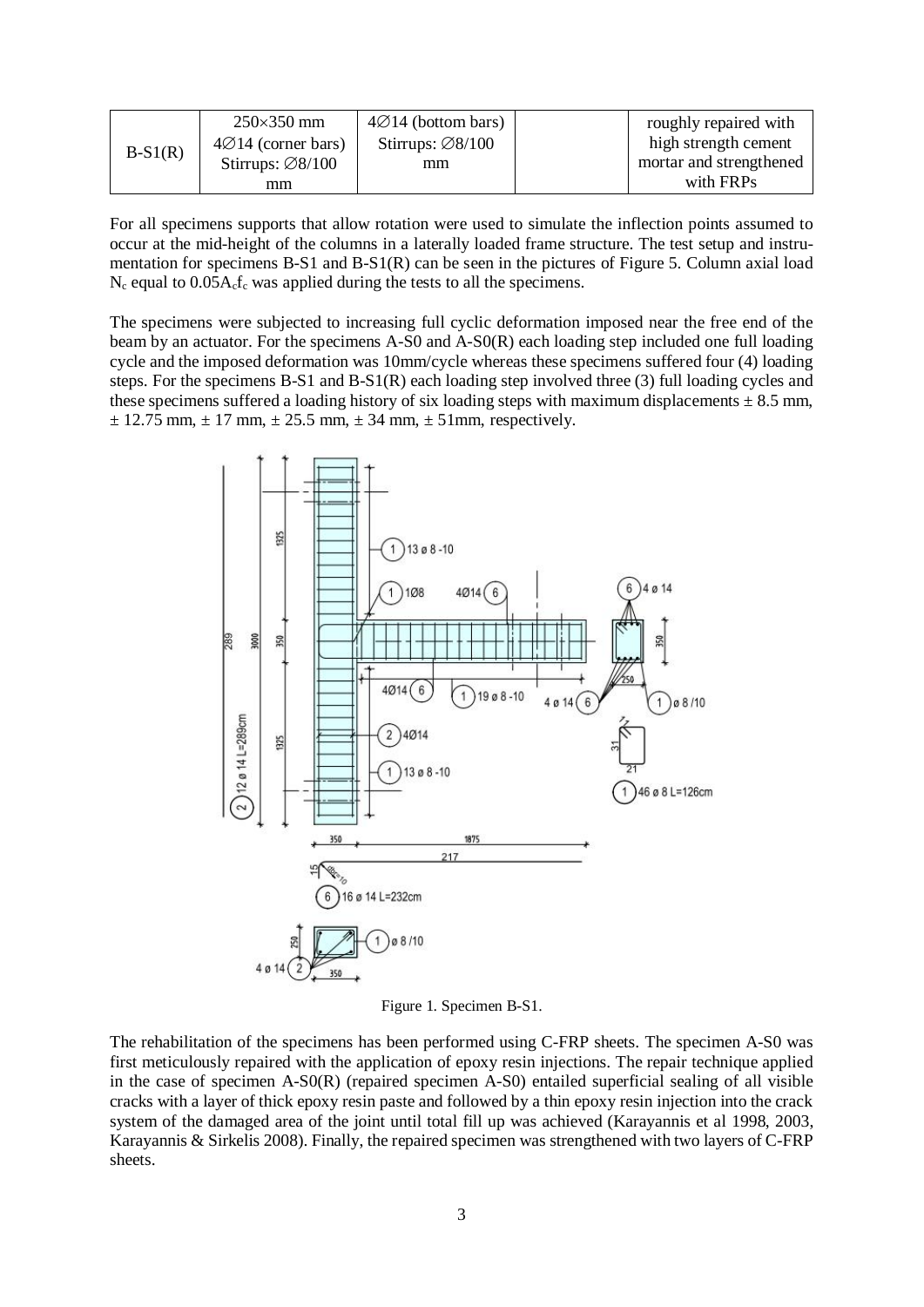The specimen B-S1 was first roughly repaired with the superficial application of high strength cement mortar. After that the specimen was rehabilitated using C-FRP sheets. FRP retrofitting scheme for specimen B-S1(R) is shown in Figure 2. The FRP sheets application in the common case that transverse beams coexist in the joint can be considered a major shortcoming of this technique. Carbon FRP sheets with nominal values of modulus of elasticity  $\geq 240$  GPa, tensional strength  $\geq 4$  GPa, strain elongation at fibre rupture 1.70 % were used.

### **3. TEST RESULTS - COMPARISONS**

To assess the effectiveness of the two rehabilitating techniques we examined the hysteretic response of the beam-column subassemblages A-S0 and B-S1 and compared it with the hysteretic response of the corresponding rehabilitated specimens A-S0(R) and B-S1(R).

The hysteretic response of specimen A-S0 and the corresponding rehabilitated specimen A-S0(R) are presented in Figure 3a and are compared to each other (Group A). Furthermore the hysteretic response of specimen B-S1 and the corresponding rehabilitated specimen B-S1(R) are presented in Figure 3b and are compared to each other (Group B), too.

From the hysteretic response diagrams (Figure 3) it can be deduced that the application of the C-FRP sheets was successful in the presented cases. In Group A the application of resin injections prior to the application of the FRP sheets was significant and resulted in the strengthening of capacities (see also Figure 3a) of specimen A-S0(R).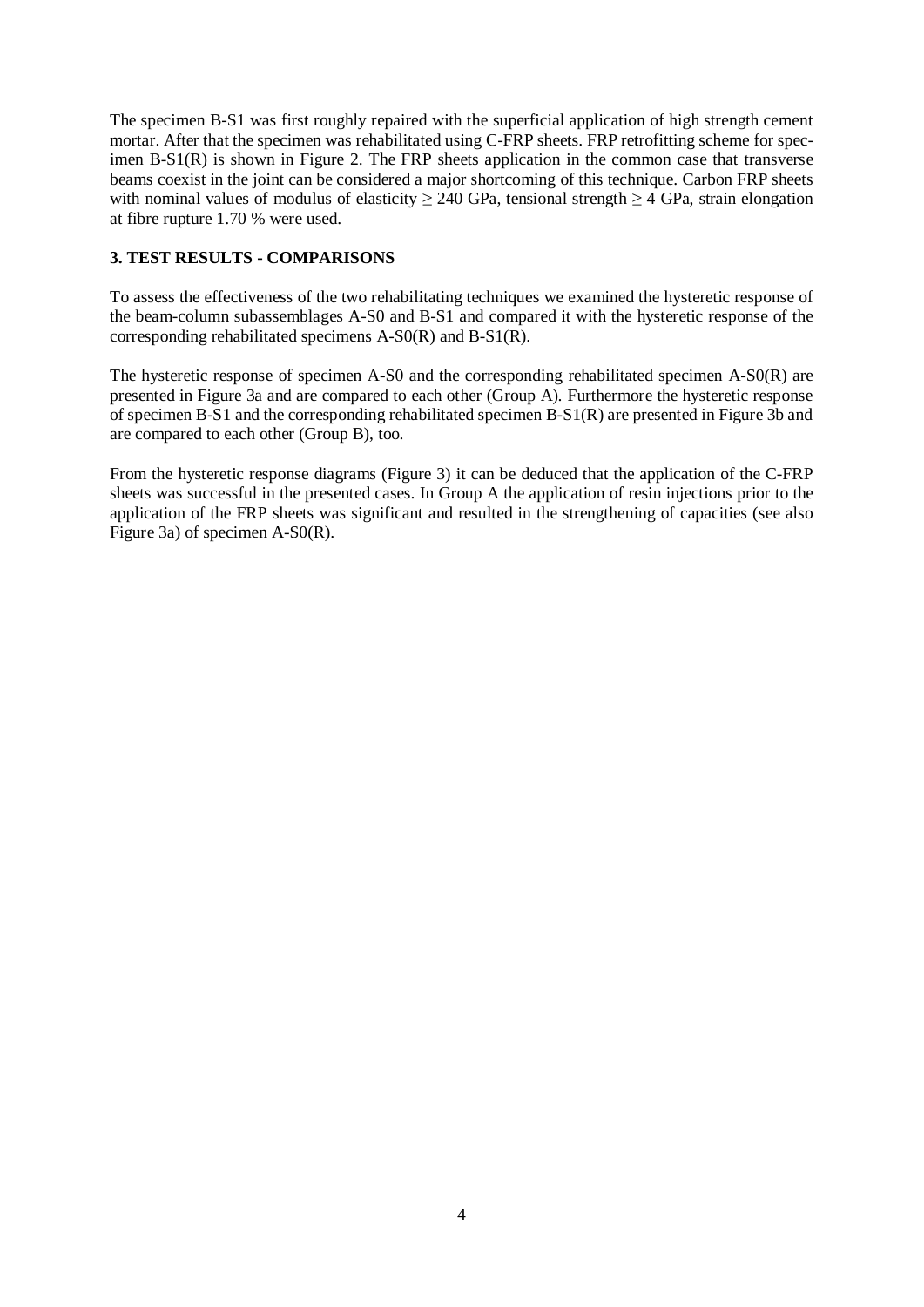

Figure 2. FRP-retrofitting scheme of specimen B-S1(R)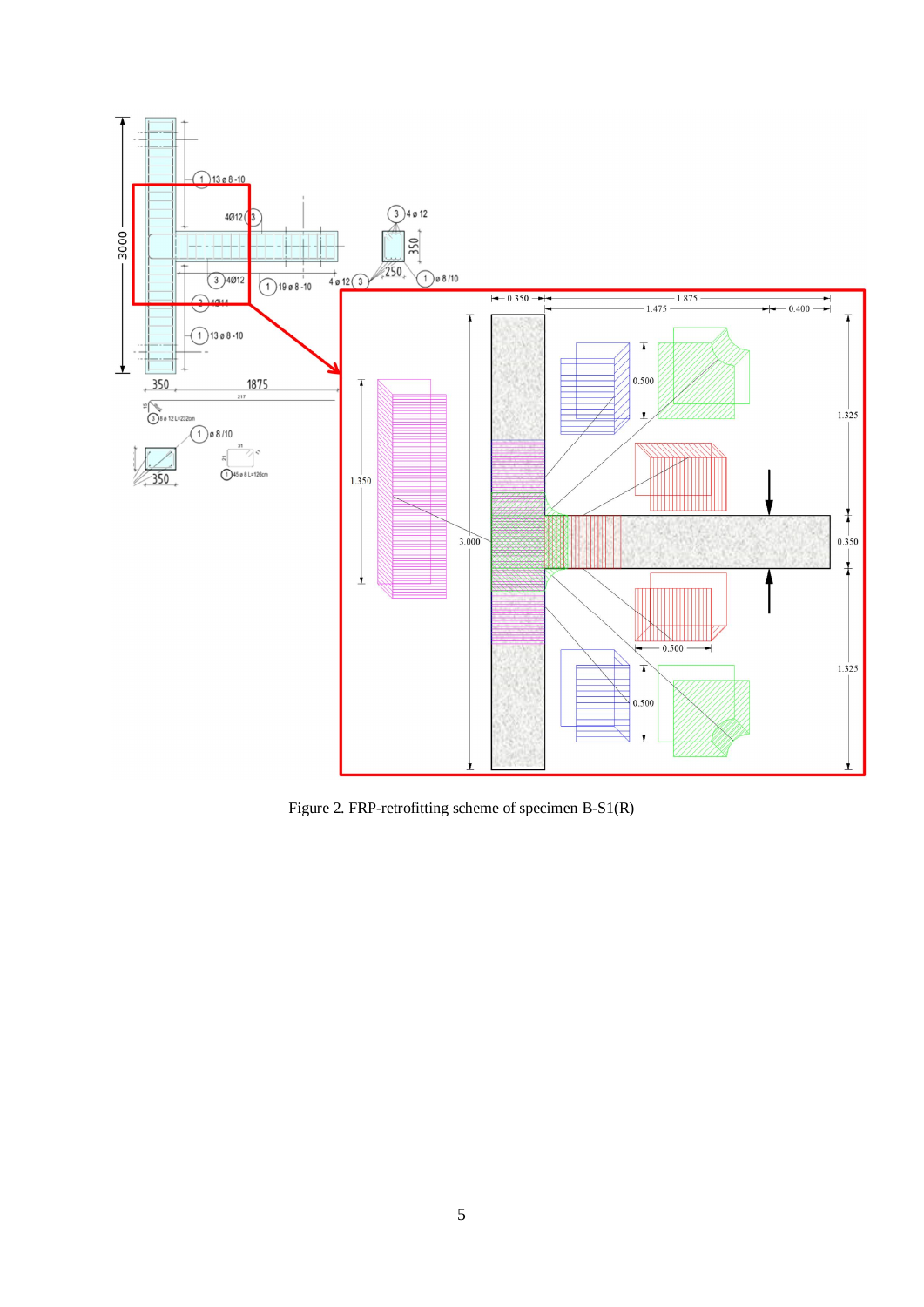

Figure 3. Hysteretic response diagrams of the tested specimens: (a) beam-column joint specimens of group A, (b) beam-column joint specimens of group  $\overline{B}$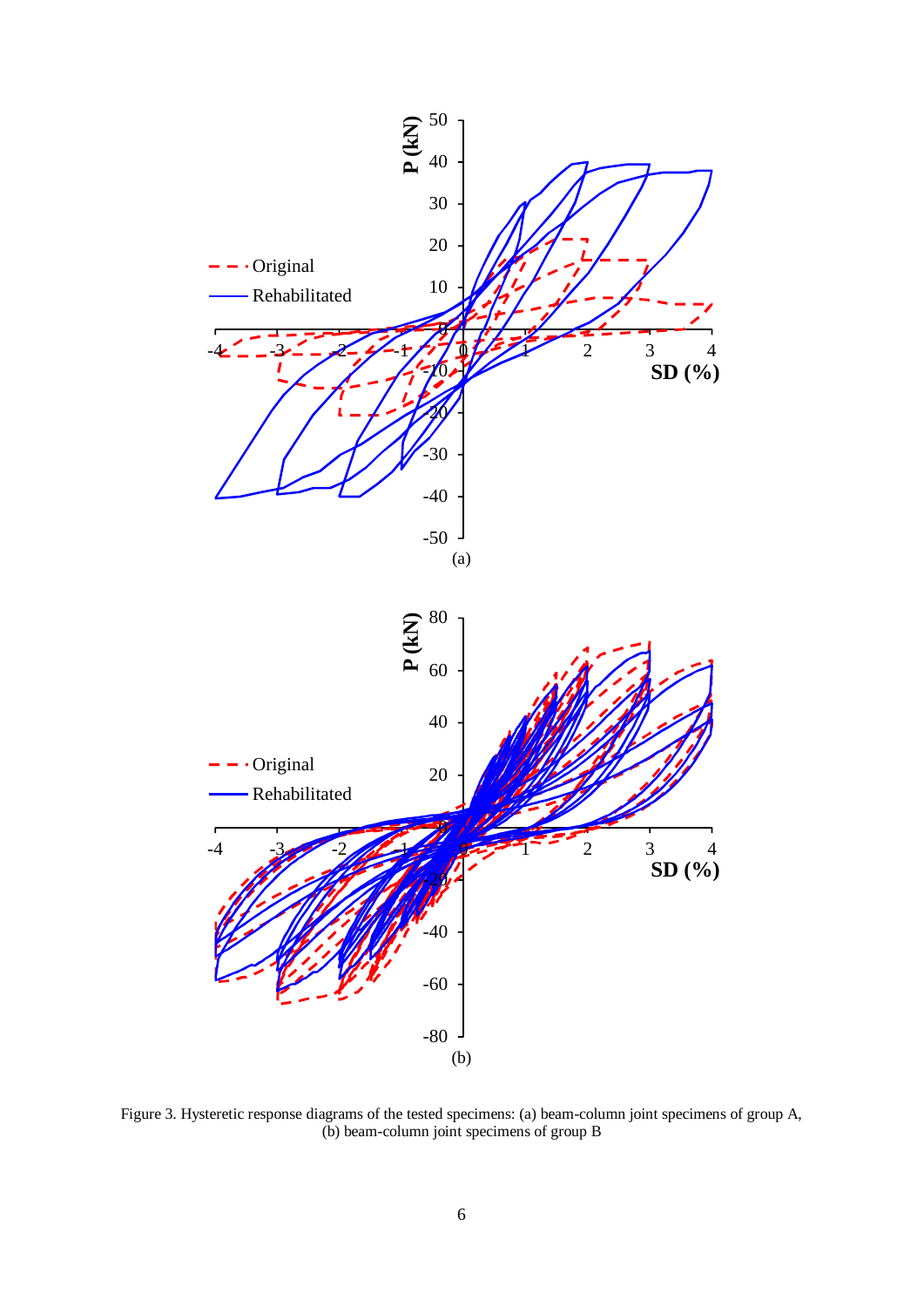The specimen A-S0 had no shear reinforcement in the joint body therefore significant cracks were formed in the early stages of the loading in the joint body. A severe diagonal crack appeared at the centre of the joint body due to the internal tension forces caused by the pull out of the insufficient straight length of the anchorage of the beam bars (Figure 4a). In the 4th loading cycle, at a displacement level equal to ±40mm, the load capacity of the specimen was reduced (see red dashed line in Figure 3a). The rear part of the joint remained intact.

The rehabilitated specimen A-S0(R) was repaired with epoxy resin and strengthened with two layers of C-FRP sheets. It had suffered the same cyclic loading sequence as specimen A-S0 without significant decrease in the load. The response of this specimen was totally different from the initial one since damage appeared during the loading cycles in the part of the beam body that was not wrapped with the C-FRP sheets. Flexural cracks appeared and eventually a plastic hinge was formed in the beam body near the end of the beam part that was wrapped, as shown in Figure 4b (Karayannis & Sirkelis 2008).



Figure 4. Damage modes and crack patterns of the tested beam-column joint specimens of group A: (a) Original specimen A-S0, (b) Rehabilitated specimen A-S0(R)

Specimen B-S1 had only 1 stirrup as shear reinforcement in the joint body and therefore major cracks were formed in the joint body. Severe diagonal cracks appeared at the centre of the joint body due to the internal tension forces caused by the pull out of the insufficient straight length of the anchorage of the beam bars. After that point the load increase was insignificant and the joint body rapidly disintegrated (Figure 5a). In the 4th loading cycle, at a displacement level equal to  $\pm 40$ mm, the load capacity of the specimen was considerably reduced (see red dashed line in Figure 3b).The rear part of the joint did not remain intact.

The rehabilitated specimen B-S1(R) was rehabilitated with C-FRP sheets as shown in Figure 2. After that it suffered the same cyclic loading sequence as specimen B-S1 without significant decrease in the load. The response of this specimen was almost identical to the initial one as clearly shown in Figure 3b. Damage appeared during the loading cycles in the part of the beam body that was not wrapped with the C-FRP sheets as seen in Figure 5b.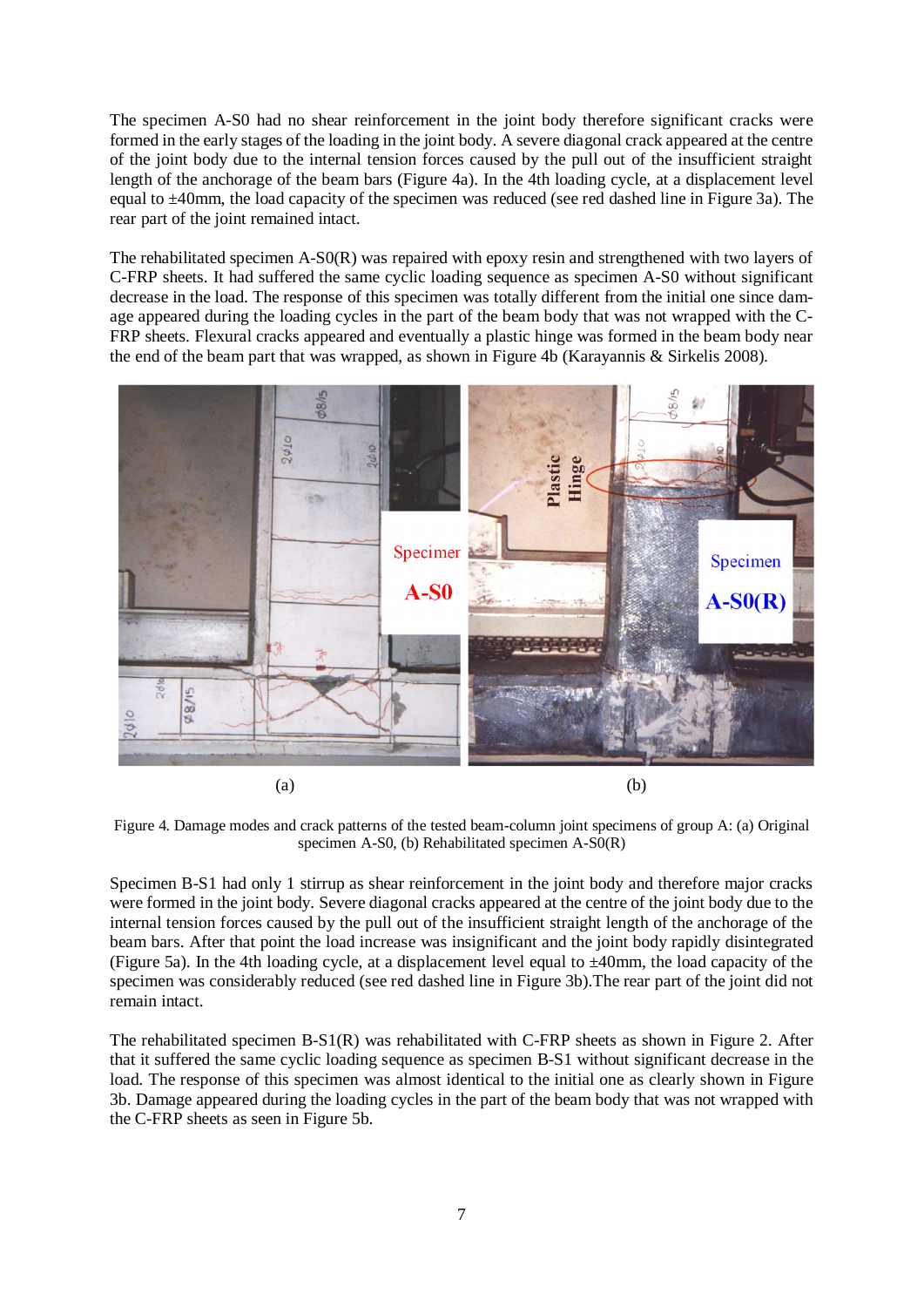

(a)



(b)

Figure 5. Damage modes and crack patterns of the tested beam-column joint specimens of group B: (a) Original specimen B-S1, (b) Rehabilitated specimen B-S1(R)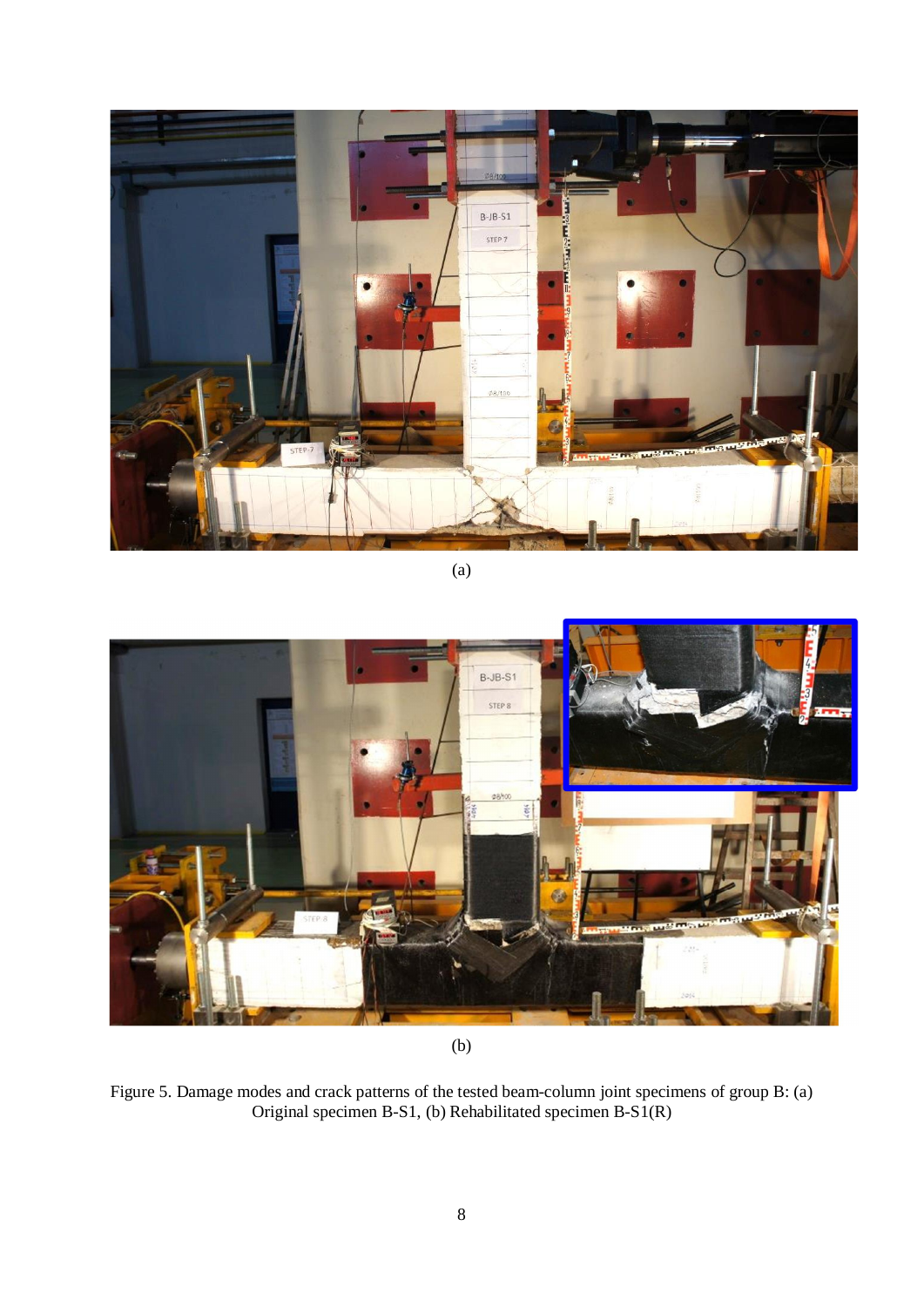To enable a better understanding of the behavioural characteristics of the rehabilitated joint specimens data concerning the maximum cycle loads of the rehabilitated specimens was collected and presented in comparison with the corresponding one of the initial specimens in the form of envelope curve diagrams as shown in Figure 6. These curves indicate that the rehabilitation technique applied to Group A specimens can be considered a strengthening intervention whereas the rehabilitation technique applied to Group B specimens can be seen as a repair intervention.

Furthermore data concerning the hysteretic energy absorption capability of the rehabilitated specimens was acquired and is presented in comparison with the corresponding one of the initial specimens in Figure 7.



Figure 6. Envelope curves of observed maximum loads of the hysteretic response of the tested specimens: (a) Beam-column joint specimens of group A, (b) Beam-column joint specimens of group B



Figure 7. Energy absorption of the tested specimens: (a) Beam-column joint specimens of group A, (b) Beamcolumn joint specimens of group B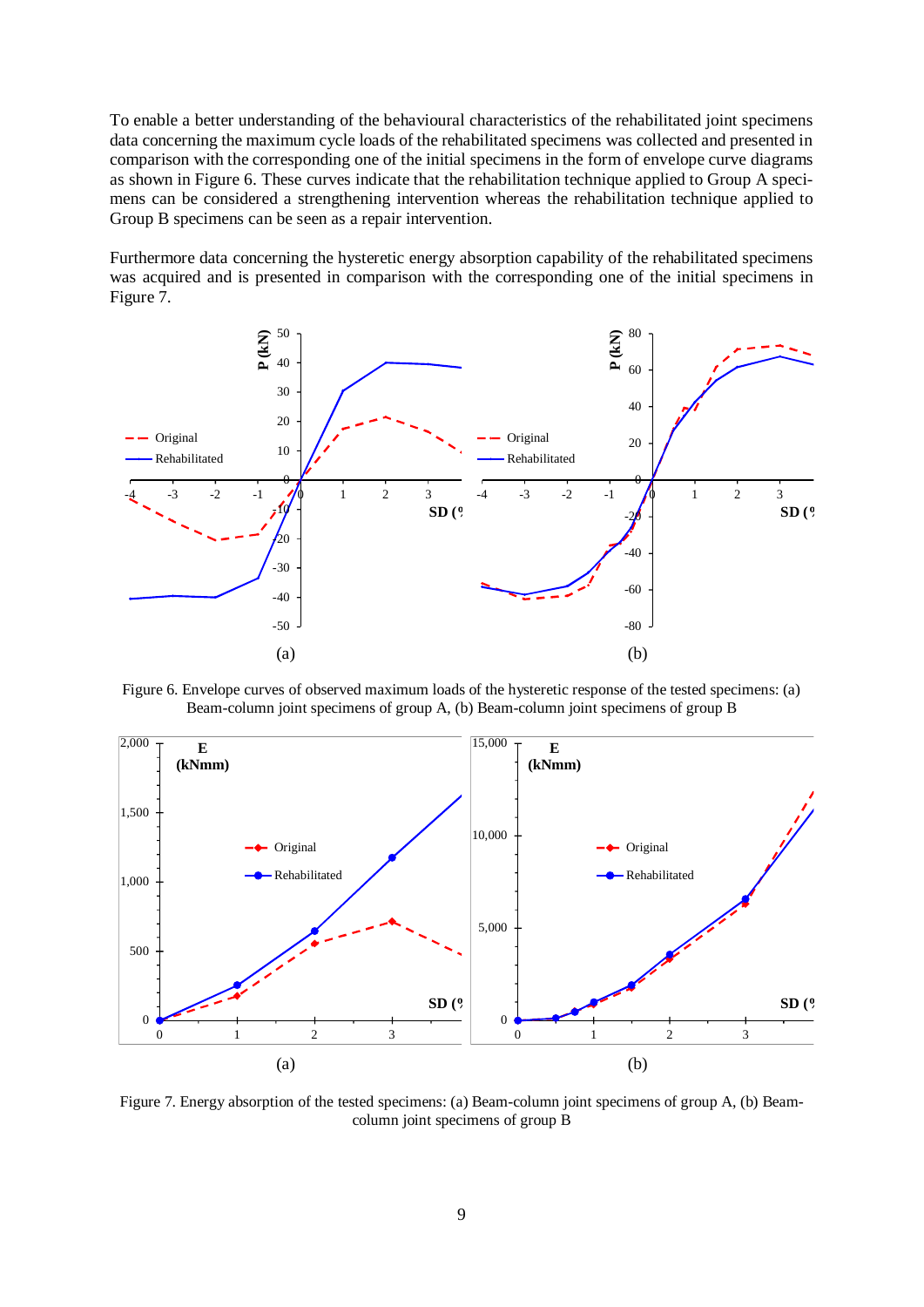### **4. CONCLUDING REMARKS**

The experimental results of the cyclic response of two full scale external beam-column joint subassemblages (Group B specimens:  $B-S1$  and the rehabilitated  $B-S1(R)$ ) have been presented. Furthermore elaborate data of two more beam-column joints (Group A specimens: A-S0 and the repaired-strengthened A-S0(R)) taken from the literature (Karayannis & Sirkelis 2008) is also included in this study to enable comparisons.

A full scale beam-column joint specimen (specimen B-S1) is tested under cyclic loading and then it is rehabilitated with the application of C-FRP sheets without prior application of resin injections to the cracking system. The rehabilitated joint (specimen  $B-S1(R)$ ) is then re-tested under the same loading. According to the findings, the rehabilitated specimen  $B-S1(R)$  was affected without significant decrease in the load in the second testing compared to the initial test of B-S1(R). The response of this specimen was almost the same as the initial one. These observations can lead to the concluding remark that this rehabilitation technique can be considered a successful repair technique.

To enable comparisons elaborate data from a beam-column joint (specimen A-S0) that was first meticulously repaired with the application of epoxy resin injections and then strengthened with C-FRP sheets was also presented herein. This specimen, A-S0(R), was repaired with epoxy resin injections and strengthened with two layers of C-FRP sheets. After that it suffered the same cyclic loading sequence as specimen A-S0 without significant decrease in the load. The response of this specimen was totally different from the initial one since damage appeared during the loading cycles in the part of the beam body that was not wrapped with the C-FRP sheets. In this particular case, epoxy resin injections were applied to the cracking system of the damaged specimen prior to the application of the FRPs and the experimental findings suggest that this technique is a significant improvement on the load carrying capacity, the energy absorption and the ductility of the initial joints. Furthermore, the FRP-strengthened joints exhibited an improved type of damage comparing to the damage modes of the reference specimens.

From the hysteretic response curves and the energy absorption curves it can be concluded that the rehabilitation technique applied to Group A specimens can be considered a strengthening intervention whereas the rehabilitation technique applied to Group B specimens should be seen as a repair intervention. Nevertheless, from the observed response of the tested specimens it can be deduced that both applied retrofitting techniques are appropriate for the rehabilitation of the overall hysteretic performance of seismically damaged joints. Furthermore, the FRP-strengthened joints exhibited an improved type of damage compared to the damage modes of the reference specimens. Finally a shortcoming of the FRP technique can be considered the difficulty of the application of FRP sheets in the common case that transverse beams coexist in the joint.

#### **5. REFERENCES**

ACI-ASCE Committee 352. Recommendations for design of beam column connections in monolithic reinforced concrete structures (ACI 352R-02). American Concrete Institute, Farmington Hills, Mich., 2002.

Chalioris C.E., Shear Performance of RC Beams using FRP Sheets Covering Part of the Shear Span. *Proc.* 1 st *International Conference on Concrete Repair*, St-Malo, Brittany, France, 2, 809-816, 2003.

Chalioris C.E., Analytical Model for the Torsional Behaviour of Reinforced Concrete Beams Retrofitted with FRP Materials. *Engineering Structures*, 29(12), 3263-3276, 2007.

Karayannis, C.G., Chalioris, C.E. & Sideris, K.K., Effectiveness of RC beam - column connection repair using epoxy resin injections. *Journal of Earthquake Engineering*, 2(2), pp. 217-240, 1998.

Karayannis, C.G. & Sirkelis, G.M., Effectiveness of RC beam-column connections strengthening using carbon-FRP jackets, *Proc. 12th European Conference on Earthquake Engineering*, London, UK, PR 549, 2002.

Karayannis, C.G., Sirkelis, G.M. & Chalioris, C.E., Repair of Reinforced Concrete T-Beam – Column Joints Using Epoxy Resin Injections. *Proc. 1st International Conference on Concrete Repair*, St-Malo, Brittany, France, 2, 793- 799, 2003.